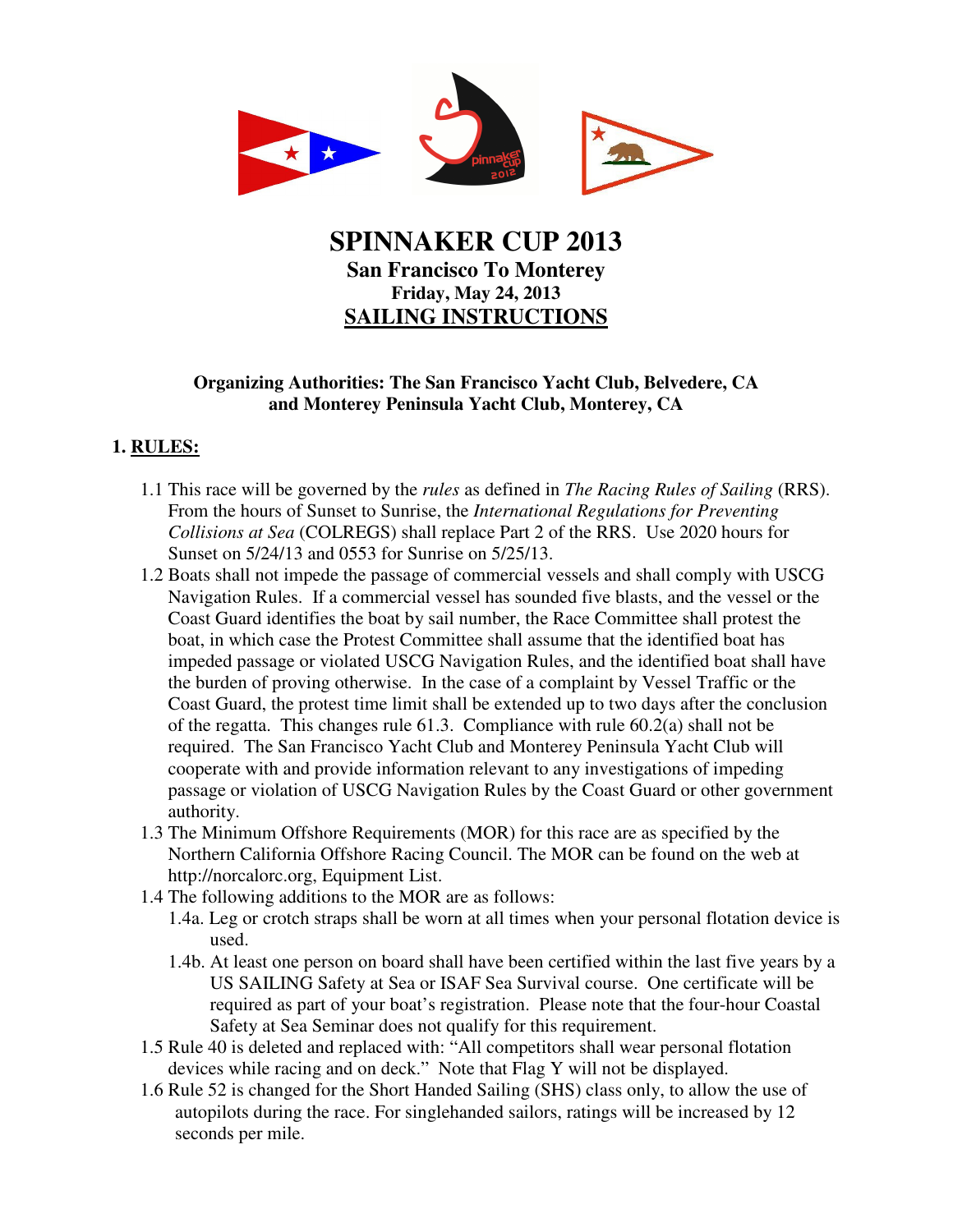**2. NOTICES TO COMPETITORS:** Notices to competitors prior to the start will be posted on the official notice board located on the deck at The San Francisco Yacht Club. After the finish, notices will be posted on the Bulletin Board at the Monterey Peninsula Yacht Club. All Notices will also be posted on www.sfyc.org, www.mpyc.org, and www.regattanetwork.com.

 **3. CHANGES TO SAILING INSTRUCTIONS:** Changes to the sailing instructions will be posted (on the SFYC Notice Board and on www.sfyc.org, www.mpyc.org, and www.regattanetwork.com) by 1200 hours on Thursday, May 23, 2013. In the event of any changes, code flag "L" will be displayed ashore, on the main flagpole on the lawn at The San Francisco Yacht Club.

**4. CLASSES:** The classes for this race are determined using either the NCPHRF Rating or the displacement to waterline ratio (D/WL). They are designated as follows:

 Class A: Any boat whose NCPHRF Rating is less than or equal to 0 Class B: D/WL Ratio less than 200 and NCPHRF less than 61 Class C: D/WL Ratio less than 200 and NCPHRF equal to or greater than 61 Class D: D/WL Ratio equal to or greater than 200 Class E: Short Handed Sailing (Any boat sailed Single-handed or Double-handed)

## **5. RACE SCHEDULE AND CLASS FLAGS:**

- 5.1 The first warning signal will occur at 1130 hours on Friday, May 24.
- 5.2 The expected starting order and class flags are as follows, except if any classes are divided, the additional class flags and revised expected starting sequence will be identified in the amendment posted by 1200 hours on May 23, at SFYC and on www.sfyc.org, www.mpyc.org, and www.regattanetwork.com. Class flags will be standard alpha code flags.

| Class | <b>Class Flag</b> |
|-------|-------------------|
|       | Code Flag A       |
| B     | Code Flag F       |
| C     | Code Flag G       |
| נ ו   | Code Flag D       |
| E,    | Code Flag E       |

**6. RACING AREA AND COURSE :** The start will be located in the San Francisco Bay Knox Race Area, in the vicinity of the buoy R "2" Fl R 4s.

- 6.1 **Course 1** will be from the start to the finish line off Municipal Wharf 2 in Monterey.
- 6.2 **Course 2** will be from the start to the Golden Gate Main Ship Channel Buoy R8, Fl R2.5s whistle (approx. 6 NM from GG Bridge), leaving that to port, then to the finish line off Municipal Wharf 2 in Monterey.
- 6.3 For both courses, the south tower of the Golden Gate Bridge shall be left to port, and any rocks visible at Mean Lower Low water immediately adjacent to Marin County or San Francisco shorelines shall be left to shoreward.
- 6.4 The course to be sailed will be designated by placards displayed from the race committee signal boat.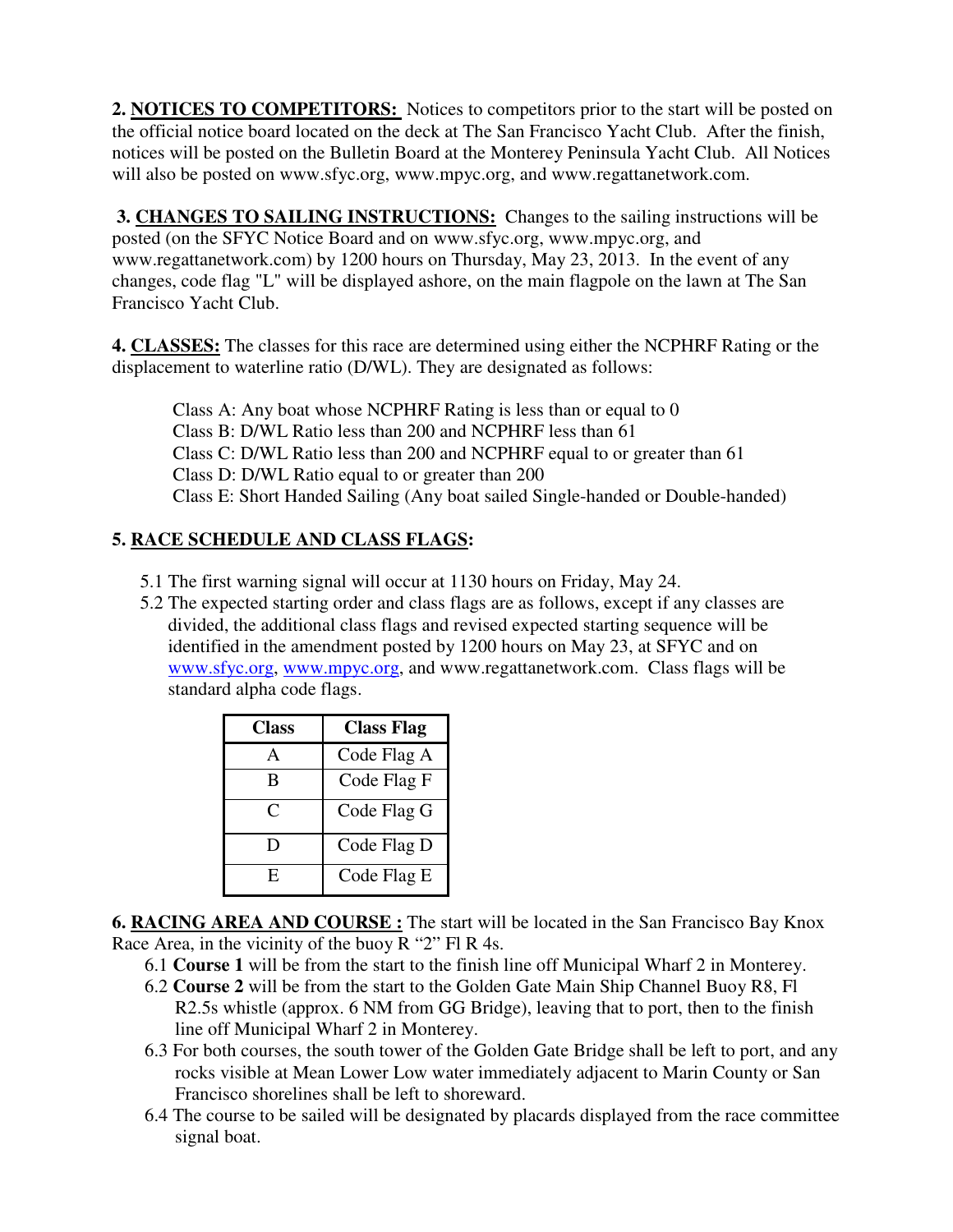# **7. START CHECK-IN:**

- 7.1 All yachts shall check in with the Race Committee on VHF 65 between the hours of 1030 and 1125 using the yacht's primary fixed radio with masthead antenna (see MOR Safety Gear requirement 10). This communication is required to verify proper radio functioning and will include questions about the number of crew on board. **Failure to complete this communication successfully shall result in a score of DNC.** This changes rules 63.1 and A5.
- 7.2 Random inspections may be made before the start for compliance with the Minimum Offshore Requirements (MOR). If selected, the RC will come along side the yacht and request items to be shown for inspection. Yachts which do not pass the MOR inspection will be protested by the Race Committee.

**8. RADIO COMMUNICATIONS:** The Race Committee may broadcast information about the day's racing, and OCS boats, on VHF Channel 65. The failure of any boat to hear the hail, the hail of some but not all OCS boats, the untimely hail of some or all OCS boats or failure to hail any or all boats shall not be grounds for granting redress. This changes rule 62.1.

## **9. THE START:**

- 9.1 The race will be started using rule 26. The warning signal for each succeeding class will be after the start for the preceding class. **(This is not a rolling start sequence.)**
- 9.2 The starting line will be between a staff displaying an orange flag on the SFYC Race Committee signal boat and a red inflatable buoy.
- 9.3 A boat on the course side of the starting line that does not comply with rule 29.1, or 30.1 if applicable, will receive a penalty of one hour added to her elapsed time. This changes rule A4.2.

**10. ALTERNATIVE PENALTY:** The Scoring Penalty, rule 44.3, will apply. The penalty shall be 10 minutes added to the finish time. A yellow flag will not be required, but a boat taking a penalty must notify the Race Committee at the finish line. This changes rule 44.3.

**11. THE FINISH:** The finish line shall be between the end of Municipal Wharf 2 in Monterey and a yellow inflatable finish mark located approximately 1000 feet to the east. The approximate location of the mark is: Latitude N 36:36.24, Longitude W 121:53.11. The finish mark may be illuminated with a white continuous light. Skippers are advised to check their charts and on board navigation instruments to verify the exact location of the finish line. Illustration A is provided for reference, not for navigation. As conditions permit, a large inflated, illuminated figure may be placed near the race committee location to visually demarcate the on-shore end of the finish line.

# **12. FINISH CHECK-IN:**

- 12.1 Approximately 2 nm prior to their finish, all yachts shall check-in with the Race Committee using either VHF Channel 65 or Cellular Phone Number 831-594-5959. Failure to report will result in a score of DNF. This changes rule A4.1. After crossing the finish line, all vessels that have reserved a berth in Monterey Marina shall switch to VHF Channel 5A for pilot guidance to their slip.
- 12.2 Random inspections will be made after the finish for compliance with the Minimum Offshore Requirements (MOR). If selected, the RC will contact the yacht at the finish line and arrangements will be made for the inspection. Yachts which do not pass the MOR inspection will be protested by the Race Committee.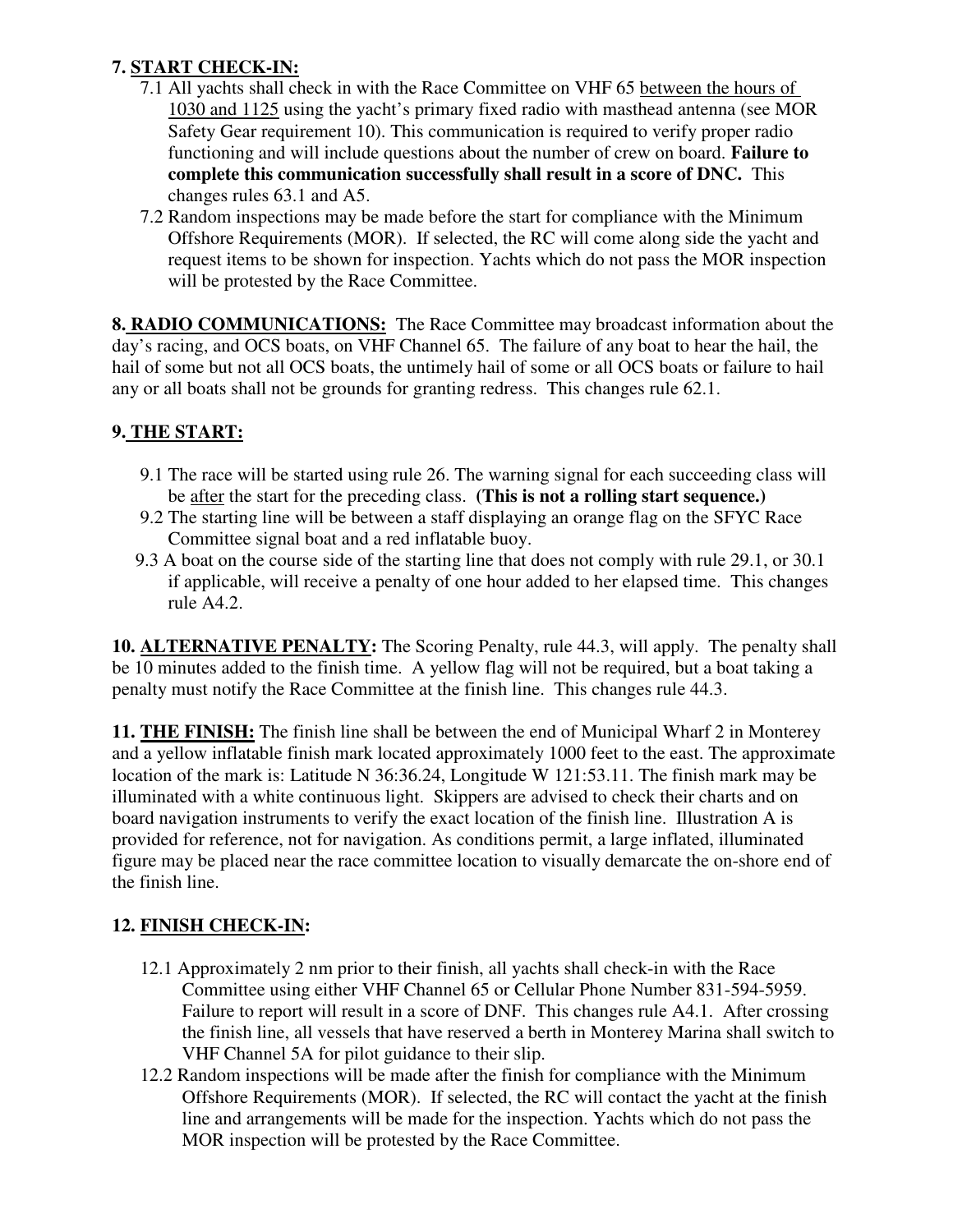12.3 All yachts not finishing by 1200 hours on Saturday, May 25 must take their own finish times and report to the Race Committee by posting the boat's name and finish time on the bulletin board located at the Monterey Peninsula Yacht Club, Municipal Wharf 2, Monterey, CA, **and** by calling 831-594-5959.

**13. TIME LIMIT:** The time limit for the race will be 1200 hours on Sunday, May 26, 2013.

**14. WITHDRAWAL/DNF:** All yachts withdrawing or not finishing by 1200 hours on Sunday, May 26, must report the fact to the Race Committee at MPYC, by calling 831-594-5959. Failure to report will be grounds for rejecting your entry in future races.

**15. PROTESTS:** Protests must be delivered to a member of the Spinnaker Cup Race Committee, at MPYC, Municipal Wharf 2, Monterey, CA, by 1200 hours on Saturday, May 25, or two hours after finishing, whichever is later. Notices will be posted on the Spinnaker Cup Bulletin Board at MPYC no later than one hour after receipt of the protest, to inform competitors of time and place of hearings in which they are parties or named as witnesses. Protests will be heard as soon as possible, in the approximate order of receipt.

**16. SCORING:** NCPHRF Ratings will be used to calculate the corrected times using the timeon-time (TOT) method.

# **17. BERTHING:**

- 17.1 The SFYC guest docks will be available before the race to participants, starting on Wednesday, May 22.
- 17.2 In Monterey, the City of Monterey Harbormaster will allocate slips in the Municipal Marina to all participants who have filed a request form in advance. Individual slip assignments will be given to each boat after finishing, using VHF Channel 5A or Cellular Phone. The number for the Night Harbormaster is 831-594-7760. During daytime hours (0800 to 1600), the number for the Harbormaster is 831-646-3950. Note that slip fees are not included with the entry fee; you must check-in with the Harbormaster after you finish and before you enter the harbor, even if you are just dropping off crew.
- 17.3 Boats hauling out at the hoist may be temporarily docked at the MPYC guest docks.
- 17.4 The haul-out crane is to be operated by Harbormaster certified operators only. Coordinate haul-out time with MPYC Race Committee for operator availability.

**18. PRIZES:** Trophies will be awarded to the top finishers in each class, with the number of trophies depending on the number of entries per class. The Trophy Presentation will be held at MPYC as soon as practicable on Saturday, May 25. The time will be posted on the Spinnaker Cup Bulletin Board at MPYC.

**19. FEEDBACK:** To assist us in improving this event, we would appreciate receiving constructive feedback from competitors. After the regatta, please take a few minutes to send us any feedback. Email or fax to the SFYC Race Office, race @sfyc.org, or 415-366-1483 (fax).

Co-Regatta Chairs & Principal Race Officers:

Nancy DeMauro, SFYC, (415) 630-0002, ndemauro@hotmail.com Patrick Tregenza, MPYC, (831) 594-5959, tregenza@tregenza.net SFYC Race Office: (415) 789-5647, race@sfyc.org